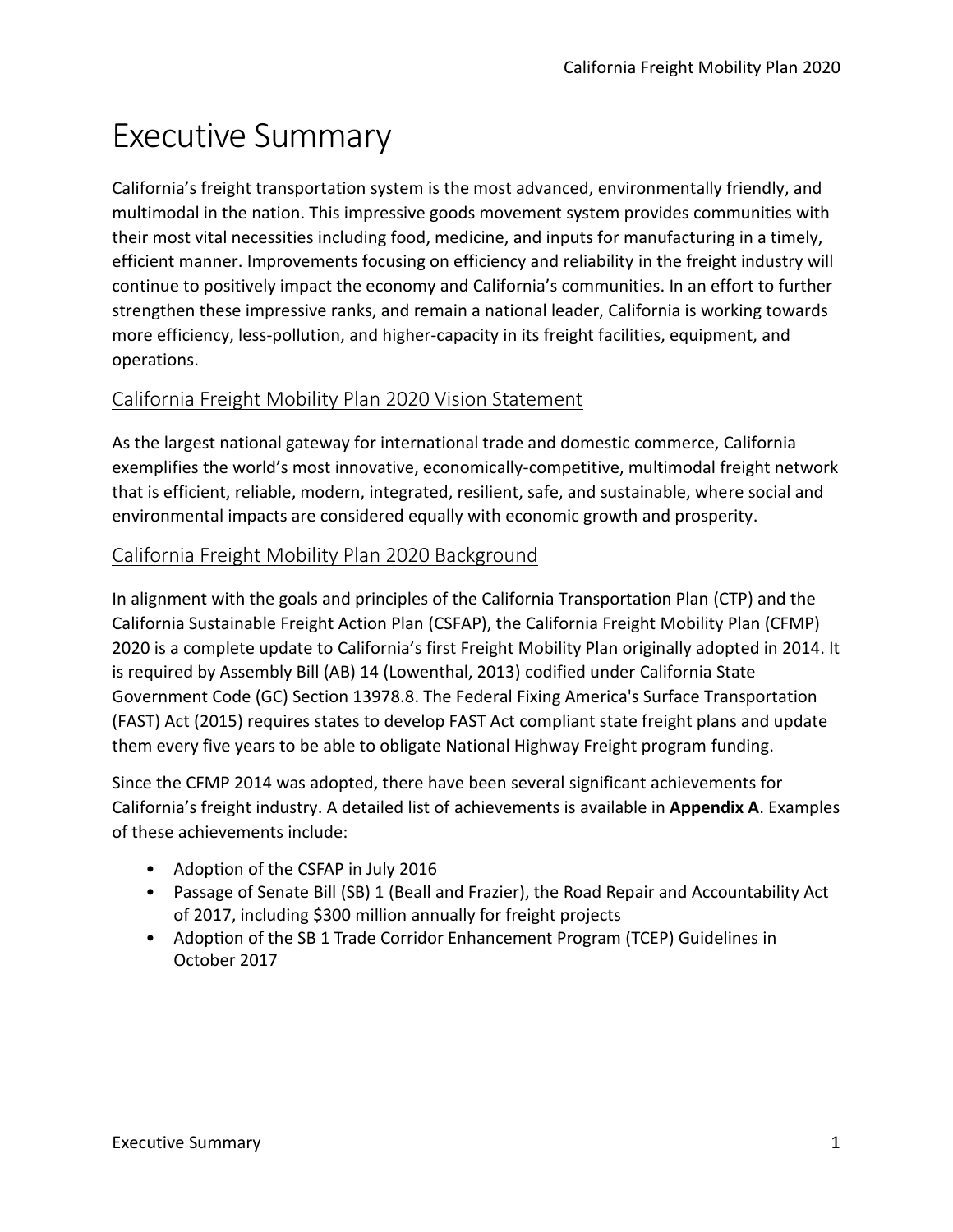- Sixty to ninety-eight percent reduction of criteria pollutants and 13 percent reduction of carbon dioxide emitted at the San Pedro Ports from 2005 to 2017
- Awarded \$1.39 billion of SB 1 TCEP funding to multimodal freight projects throughout the state
- Ninety-eight percent reduction in truck emissions, and 76 percent reduction in vessel emissions at the Port of Oakland from 2009 to 2018
- Establishment of the Community Air Protection program (pursuant to AB 617) to reduce exposure in communities most impacted by air pollution

In June 2018, the State adopted the Addendum to the CFMP 2014 to address the new requirements under the Federal FAST Act and maintain eligibility for National Highway Freight Program (NHFP) funding. The Addendum recapped all the Moving Ahead for Progress in the 21st Century (MAP-21) elements addressed in the CFMP 2014, including, in detail, the three new FAST Act elements:

- 1. Designation of Critical Urban Freight Corridors (CUFC) and Critical Rural Freight Corridors (CRFC) [element #3],
- 2. Consideration of any significant congestion or delay caused by freight movements and any strategies to mitigate that congestion or delay [element #8], and
- 3. A freight investment plan [element #9].

The CFMP 2020 development was guided by the California Freight Advisory Committee (CFAC). The CFAC is a committee required by GC §13978.8 to advise the California State Transportation Agency (CalSTA) and Caltrans on all aspects of CFMP development. The CFAC is composed of diverse representatives from public and private sector freight stakeholders, including representatives of seaports, railroads, airports, trucking, shippers, carriers, freight-related associations, the freight industry workforce, regional and local governments, federal and state agencies, tribal governments, and environmental, safety, and community organizations.

## CFMP 2020 Structure

- Chapter 1 Provides a consistent vision across the state in relation to the CTP, CSFAP, the Caltrans Strategic Management Plan (SMP) 2020, and the Interregional Transportation Strategic Plan (ITSP). This section showcases overarching goals and objectives that enhance California's economy, protect the environment, and support a transportation system that can meet current and future freight demands.
- Chapter 2 Establishes a framework for sound policy decisions in relation to the overall economy by developing competitiveness in the twenty-first century. A summary of findings based on an in-depth study (**Appendix C**) of the freight industry labor force, warehousing, logistics, key economic drivers, challenges to doing business in the state, and alternative avenues for thriving industry are all explored in detail.
- Chapter 3 A review of the current performance and conditions of California freight infrastructure that are critical to making proper investments to enhance the movement of goods. This chapter highlights key freight performance measures.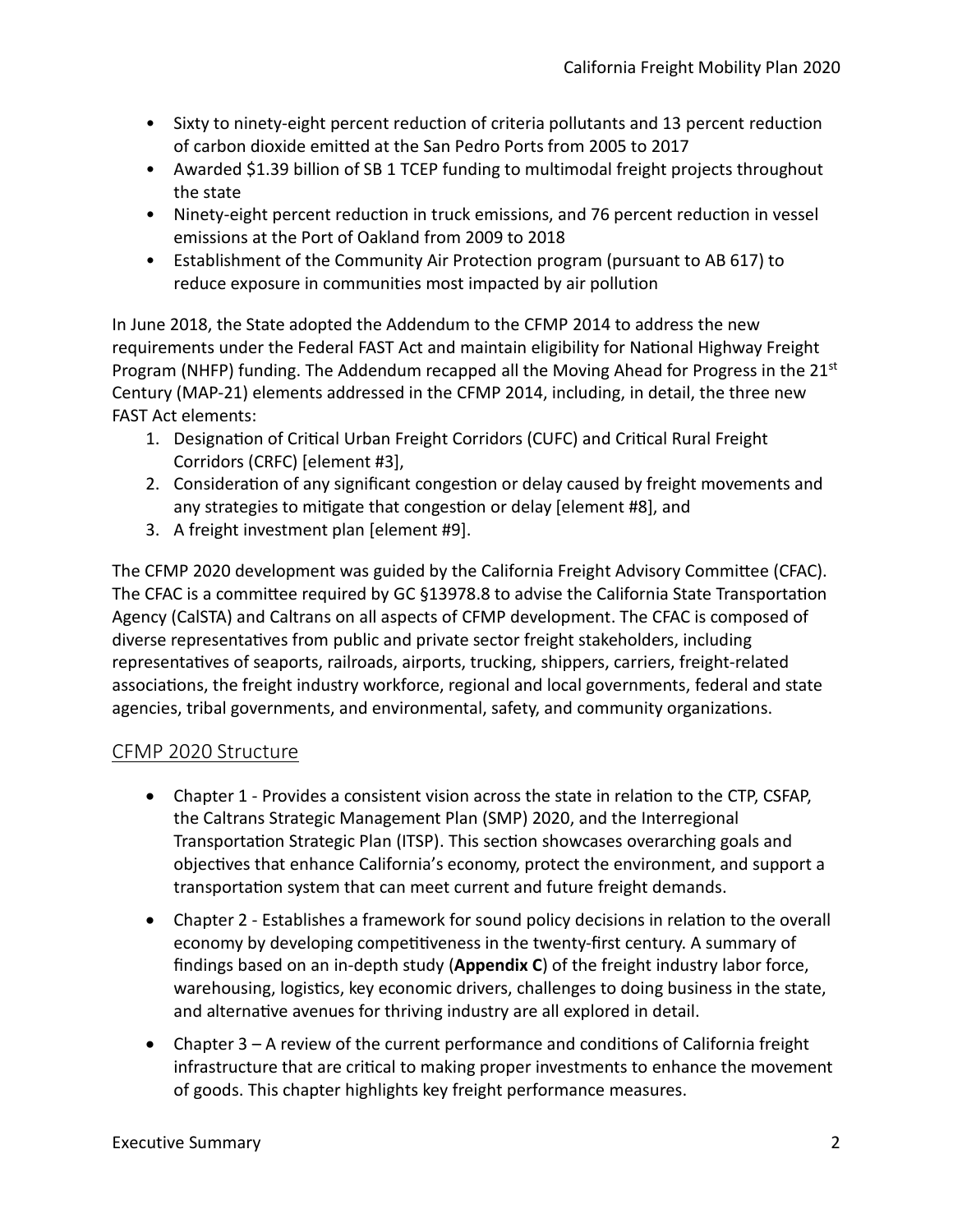- Chapter 4 E-commerce, omni-channel distribution, first-and-last mile delivery, 3-D printing, and autonomous vehicles all pose opportunities for the State's aging infrastructure as technology advancements speed forward, placing excess burden on highway capacity and travel demand. A detailed look at the current state of trends, issues, and challenges facing the State's freight network and supply chain are explored in-depth.
- Chapter 5 As one of the largest economies in the world, California is challenged with maintaining and preserving its environmental assets including air and water while reducing negative environmental impacts on communities due to land development and transportation practices specifically related to goods movement. A strategic public outreach and engagement effort was conducted and resulting feedback is reported in this chapter.
- Chapter 6 Bringing it all together, the elements of each chapter including trends, opportunities, and outcomes of public outreach and engagement efforts are developed and refined into specific strategies that enact the plan's goals and objectives. This chapter also includes seven Regional Freight Investment Strategies that highlight the uniqueness of each region's freight needs.

#### Appendices:

- A. 2014 CFMP Goals, Objectives, Strategies, and Accomplishments Goals, objectives, strategies from the 2014 CFMP, and accomplishments since the adoption of the 2014 CFMP.
- B. Freight System Policy Framework Federal, state, regional and local policies and plans that have implications for freight in California.
- C. California's Competitive Position Analysis of California's competitiveness in attracting and retaining businesses.
- D. National Highway Freight Network Mileage Reports the routes and mileages associated with each component of the National Highway Freight Network within California.
- E. Critical Urban Freight Corridor CUFC/CRFC Designation Process The process adopted by Caltrans and the CUFC/CRFC Technical Advisory Committee to designate CUFCs and CRFCs in California.
- F. Bi-national and Multistate Corridor Efforts Descriptions of bi-national and multistate efforts that California participates in with other nations and states.
- G. Truck Technology Types An assessment of available truck technologies with descriptions including zero-emission and near-zero emission technologies.
- H. Outreach Efforts Summary A summary of outreach efforts that have been undertaken for the development of the CFMP, with locations, dates, and results.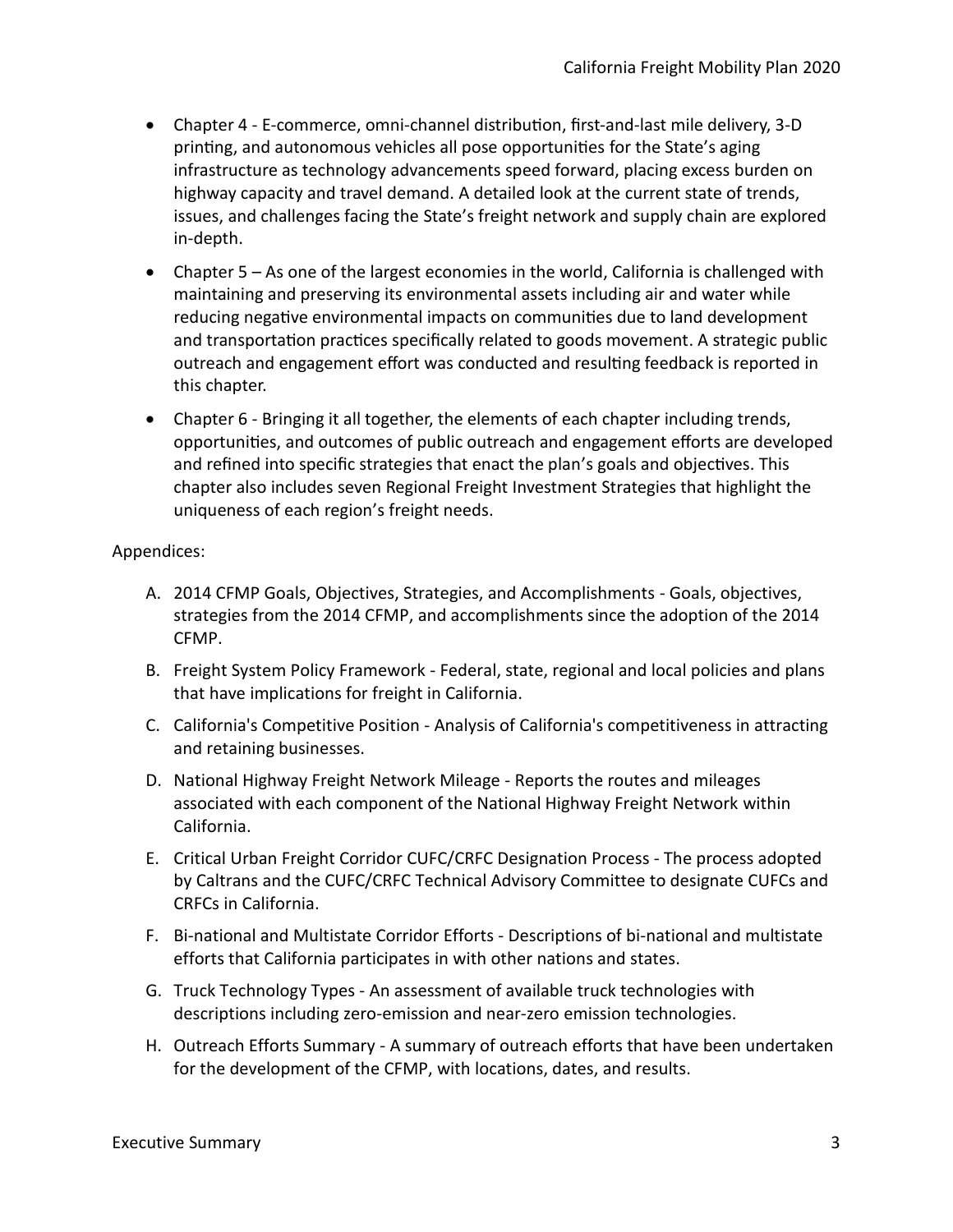- I. Safety, Security, and Resiliency A discussion of the threats of terrorism, economic recession, and environmental disasters (amongst others) impacting the freight system, and current efforts that support resiliency to these threats.
- J. Smart Growth and Land Use An analysis of the interactions between land use, real estate, and freight economics.
- K. Future Freight System Scenarios Three distinct scenarios that can be tested through modeling to show how freight may change in the future with specific inputs and outputs.
- L. 2018 California Freight Investment Plan A list of projects awarded TCEP funds including projects that utilize the federal formula funds.
- M. California Freight Mobility Plan 2020 Project List A list of freight projects that are construction-ready by 2025.

## CFMP 2020 GOALS

The guiding vision influencing freight sustainability in California is derived from three perspectives: economic vitality, environmental stewardship, and social equity. Building on the previous plan, the CFMP 2020 includes seven goals described below, which are further discussed in **Chapter 1B**. These goals were created through an extensive outreach and engagement process.

## **1. MULTIMODAL MOBILITY**

Strategic investments to maintain, enhance, and modernize the multimodal freight transportation system to optimize integrated network efficiency, improve travel time reliability, and to achieve congestion reduction.

## **2. ECONOMIC PROSPERITY**

Grow the economic competitiveness of California's freight sector through increased system efficiency, productivity, and workforce preparation.

#### **3. ENVIRONMENTAL STEWARDSHIP**

Support strategies that reduce, avoid and/or mitigate adverse environmental impacts from the freight transportation system.

## **4. HEALTHY COMMUNITIES**

Enhance community health and well-being by mitigating the negative impacts of the goods movement system across California's communities

## **5. SAFETY & RESILIENCY**

Reduce freight-related deaths/injuries and improve system resilience by addressing infrastructure vulnerabilities associated with security threats, effects of climate change, and natural disasters.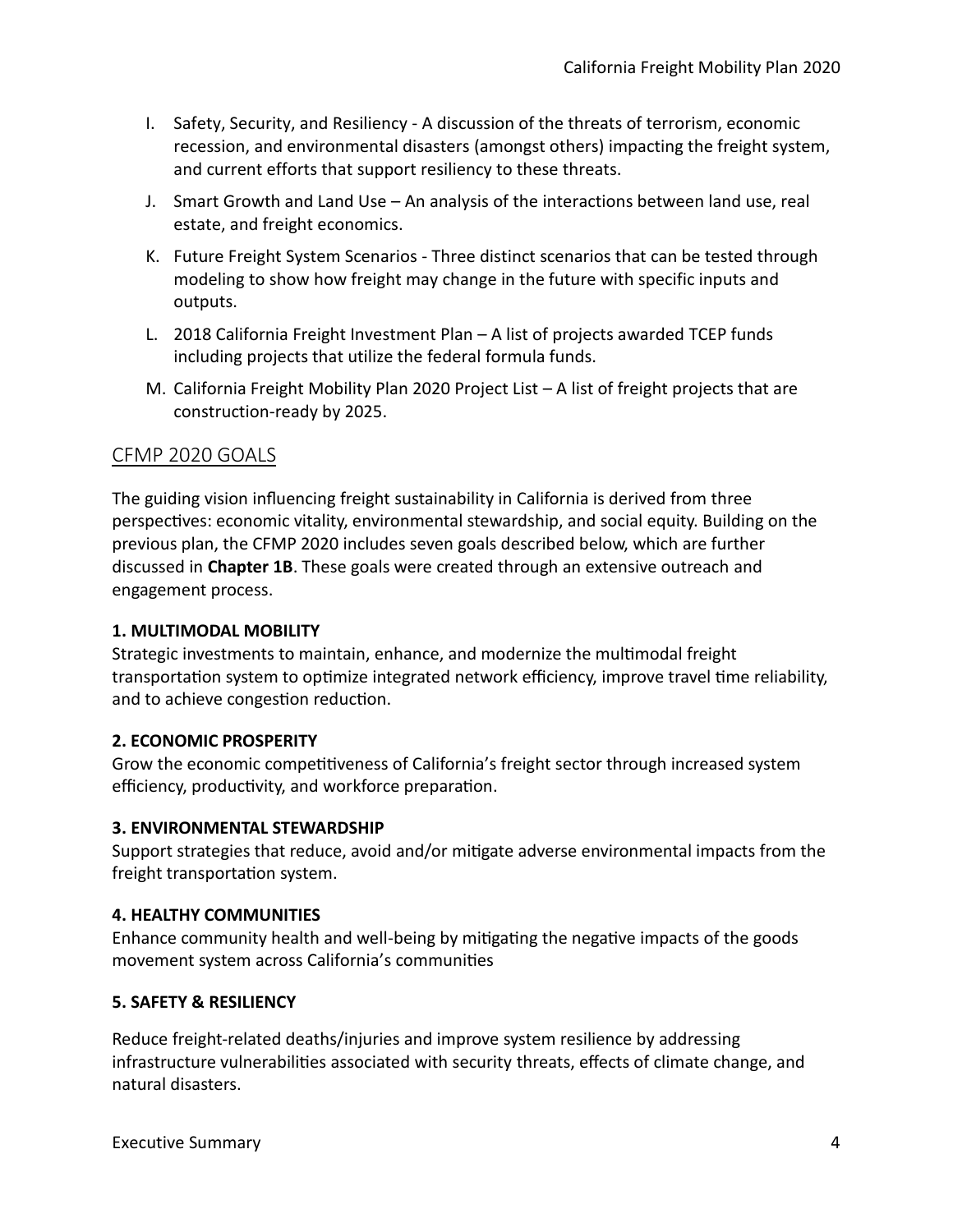## **6. ASSET MANAGEMENT**

Maintain and preserve infrastructure assets using cost-beneficial treatment as indicated in the State Highway System Management Plan (SHSMP), per the federal FAST Act, California Streets and Highway Code §164.6, Caltrans Director's Policy 35 Transportation Asset Management (DP-35), and other applicable state and federal statutes and regulations.

#### **7. CONNECTIVITY & ACCESSIBILITY**

Provide transportation choices and improve system connectivity for all freight modes.

## Freight and California's Economy

Freight transport is a vital component of California's regional and statewide economies. In 2018, California's economy was comparable to the fifth largest economy in the world, with the State's GDP at \$3.12 trillion.<sup>1,2</sup> The State's freight sector is broadly defined to encompass industries that heavily rely on the transportation of their raw materials, intermediate goods and components, as well as their finished products. The sector includes businesses in the transportation, warehousing, utilities, trade, manufacturing, construction, agriculture, and mining industries. California's economy depends on an efficient, integrated, sustainable, and multimodal freight transport system. Understanding the relationship between freight transportation and the economy is critical for State and local agencies when they consider future freight transport system actions and how to optimize opportunities for growth in California. For more information on California's freight competitive position, refer to **Chapter 2** and **Appendix C**.

## California's Freight Assets

California's freight system includes a vast inventory of infrastructure, which support the various freight dependent industries within the state. Currently, California has 12 seaports, 12 airports with major cargo operations, two Class I railroads and 27 Class III railroads, three existing and one future commercial land border ports of entry (POE) with Mexico, approximately 19,390 miles of hazardous liquid and natural gas pipelines, and a large warehousing and distribution sector. (**Chapter 3A** provides more information). Below, **Figure ES.1** shows California's major freight facilities mentioned above.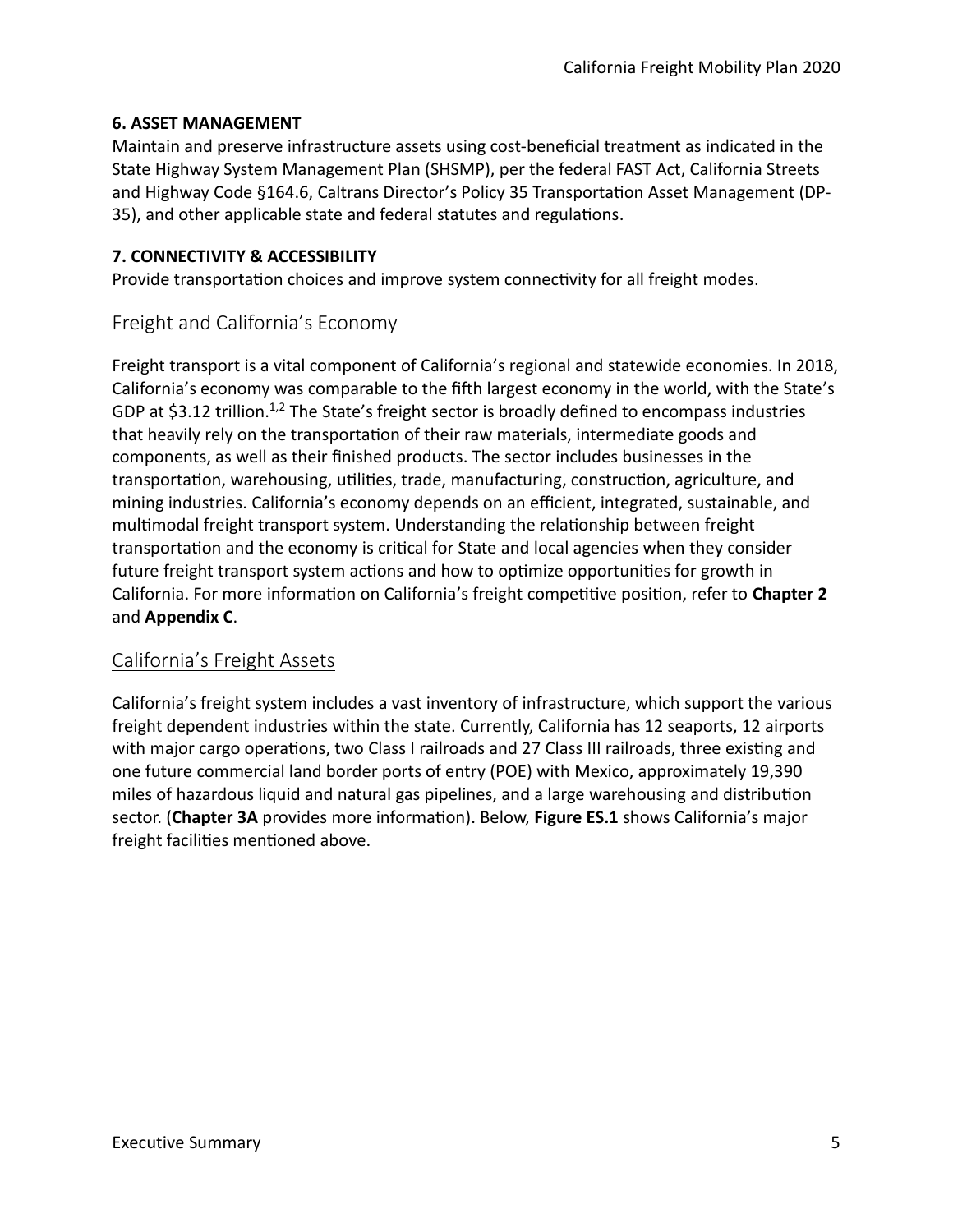

**Figure ES.1. California's Major Freight Facilities**

Source: Caltrans, CFMP 2014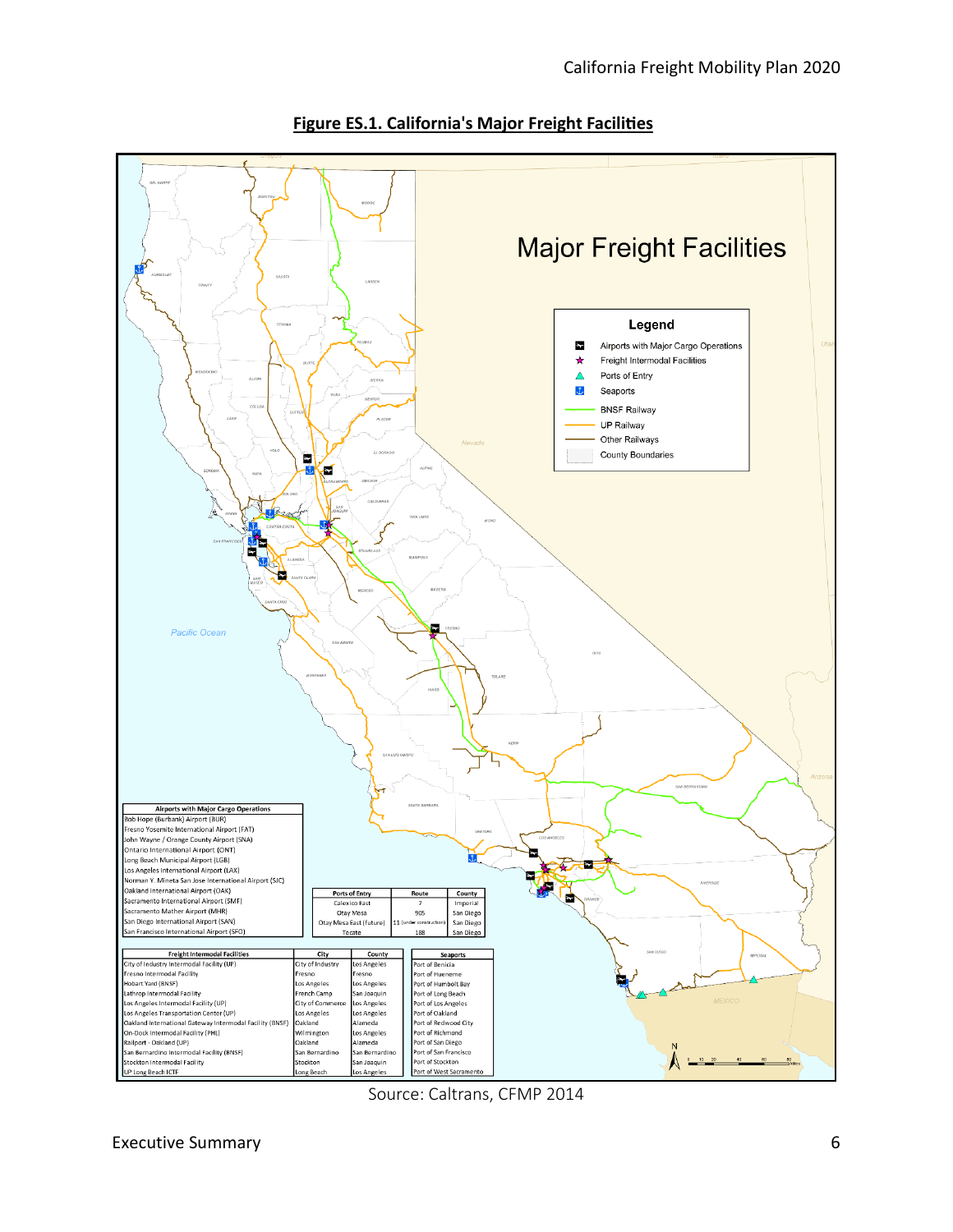# Trends and Issues

The CFMP 2020 covers several technological innovations and potentially disruptive trends such as e-commerce, autonomous trucks, and the greening of the freight industry. These innovations could potentially impact established supply chains, and the CFMP provides some insight into future implications these innovations may have for California's freight system.

Over the past 10 years California and the world have been experiencing the implications of shifting consumer behaviors from in-store (brick and mortar) to e-commerce (via the internet). The advent of e-commerce has not only altered how land is used in communities, but also how, when, and where goods are delivered. E-commerce is driving changes in warehouse construction and operations. New warehouses are 30 to 40-foot-high, 100,000 square-foot facilities operated through manual labor to high cube 60-foot high, 500,000+ square-foot, automated, fully electrified and employed with highly trained/ skilled workers.

The continued shift to home delivery means more brick and mortar businesses are closing, causing local governments and property owners to consider how land use and zoning codes may need to be adjusted. Therefore, businesses are rethinking site selection, while educators and skilled workers are seeking out opportunities to gain skills needed to compete in this new economic reality.

Similarly, automation in the form of autonomous vehicles, automated marine terminals and warehouses, and the increasing use of robotics in logistic facilities are improving supply chain efficiencies while improving workplace safety. On-going policy development around these new technologies is necessary for understanding and responding to how these technologies may impact the freight industry and its workforce. While technological advancements may result in significant changes to freight transportation, these advancements may also provide benefits to the transportation system through improvements in efficiency, reliability, and safety. These benefits and costs need to be considered when planning the future freight system in California. As California's freight industry evolves to be cleaner and more efficient, the State must continue to closely monitor and derive the necessary policies and activities to grow California's economy while protecting its most-valued resources, its environment and people.

## CFMP 2020 Outreach

The CFMP 2020 tells the story of the freight industry in California. Stakeholders representing disadvantaged communities, freight-related industries, regulators, non-governmental organizations, and the CFAC were consulted extensively during various stages throughout the development of the plan. These stakeholders provided multifaceted perspectives on statewide freight issues, as well as potential solutions. Through engagement efforts including large public forums, industry specific workshops, telephone calls, in-person discussions, or online surveys. stakeholders identified critical concerns and issues from their perspectives.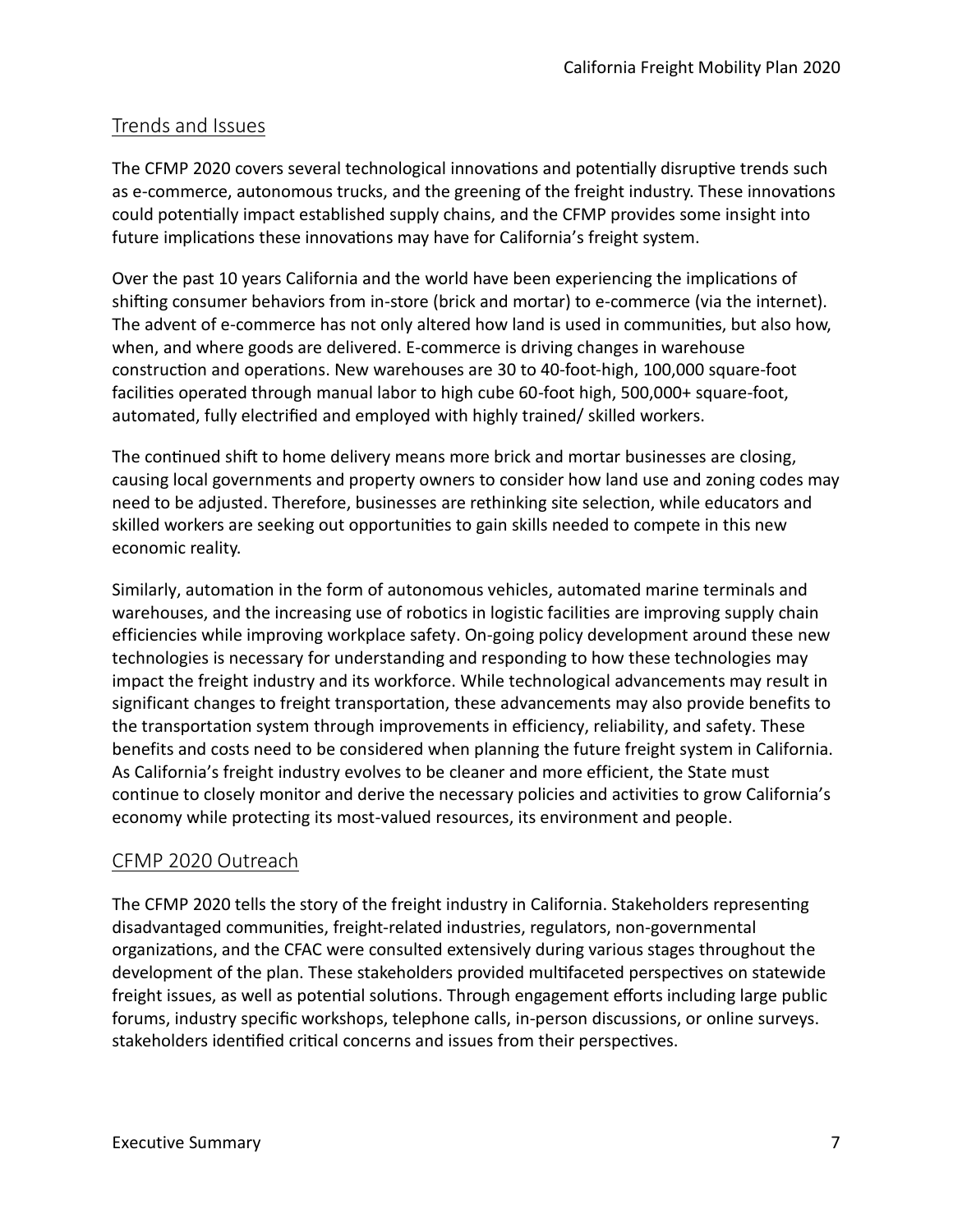The issues and concerns generally fell into one of the following six categories:

- Competitiveness
- Regulatory burdens
- Congestion
- Technology adaptation
- Workforce
- Sustainability

Based on this information, stakeholders and CFAC members were asked to identify and prioritize strategies to address the issues identified. Outreach efforts played an essential role when informing the development of the CFMP 2020 by testing new outreach approaches, incorporating lessons learned, and adopting new strategies when conducting public engagement efforts. A summary of activities and findings from stakeholder outreach and engagement are described in **Chapter 5** and **Appendix H**.

## CFMP 2020 Implementation

Considering the many dimensions of the freight system and its impacts on the economy and environment, developing a freight strategy is an extensive process. The CFMP 2020 proposes specific objectives and strategies to support the accomplishment of the seven goals. The CFMP 2020 incorporates many of the strategies of the CFMP 2014, as well as the CSFAP. The CFMP 2020 also contains several new strategies, which are reflective of changes in legislation, department policy, private industry trends, public outreach and engagement efforts, and other changes since the 2014 CFMP was adopted.

Examples of these strategies are listed below:

- Strategy EP-3-A: Identify and actively advocate for workforce mobility, accessibility, and training needs and job training programs through collaboration with the freight industry and California's higher education system
- Strategy EP-4-A: Identify incentives for the retention, expansion, and new development of logistics industry facilities (warehouses)
- Strategy ES-2-D: Explore decarbonization of last mile delivery to decrease the freight system's impact on air quality in dense urban environments
- Strategy HC-2-B: Establish development standards to avoid and mitigate environmental and social impacts of freight on communities
- Strategy CA-1-A: Freight plan priority for projects implementing state-of-the-art and demonstration technologies
- Strategy CA-6-B: Support off-hour delivery/pick-up strategy development

In addition to these strategies, the State recognizes the need to develop more projects that reflect and align with California's climate change goals. **Chapter 6B** highlights a number of project types that the State is working towards to achieve better protection of its communities and environment while leading to further innovation within the freight industry.